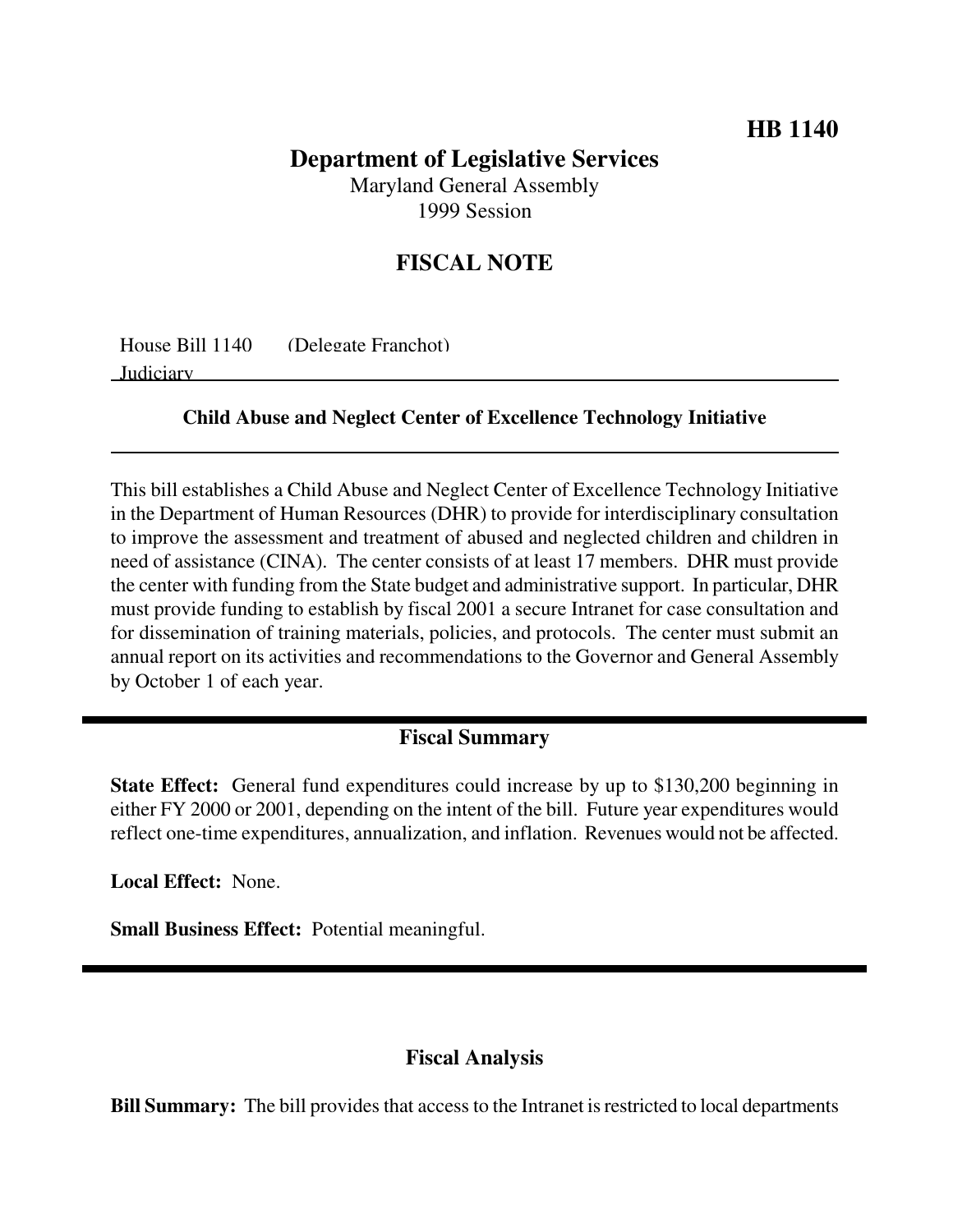of social services, members of panels established by the center, officers of the court, and other persons and agencies involved with the center. It specifies that center members are entitled to reimbursement for travel expenses and compensation, as the DHR budget allows, for meetings, testimony, and case consultation for time spent in excess of 1.5 days per month.

**State Expenditures:** DHR advises that general fund expenditures could increase by an estimated \$130,195 in fiscal 2000, which accounts for the bill's October 1, 1999 effective date. This estimate reflects the cost of: (1) 0.5 computer network specialist to set up and maintain the Intranet system; (2) computer equipment for a teleconferencing system with one central communication site and four regional sites at \$7,000 per site; and (3) five dedicated phone lines for the teleconferencing system at \$1,500 per month per site. It includes salaries, fringe benefits, one-time start-up costs, and ongoing operating expenses.

| <b>Total DHR Estimate</b>           | \$130,195 |
|-------------------------------------|-----------|
| <b>Other Operating Expenses</b>     | 12,810    |
| <b>Dedicated Phone Lines</b>        | 67,500    |
| Computer/Teleconferencing Equipment | 35,000    |
| Salaries and Fringe Benefits        | \$14,885  |

The Department of Legislative Services (DLS) advises, however, that expenditures could increase by considerably less than \$130,195 in fiscal 2000 or 2001, depending on the interpretation of the bill's Intranet requirement and the extent to which existing computer and teleconferencing equipment is available. An Intranet system is a computer network that uses Internet technology and is internal to an organization. It does not necessarily include teleconferencing capacity. If the bill's intent is for DHR to establish a new Intranet system to be used for teleconferences, then expenditures could increase by \$130,195. If the bill's intent does not include establishment of new teleconferencing capacity, then expenditures would increase by much less than \$130,195. The \$35,000 for computer equipment and \$67,500 for dedicated phone lines could be substantially lower if implementation assumes an Intranet system without teleconferencing capability or assumes that the center's primary objective is to inventory existing teleconferencing equipment.

Future year expenditures reflect (1) full salaries with 3.5% annual increases and 3% employee turnover; and (2) 1% annual increases in ongoing operating expenses.

**Small Business Effect:** Assuming that some or all of the teleconferencing and computer equipment purchased to establish a secure Intranet may come from small businesses, this bill would yield some meaningful business opportunities.

HB 1140 / Page 2